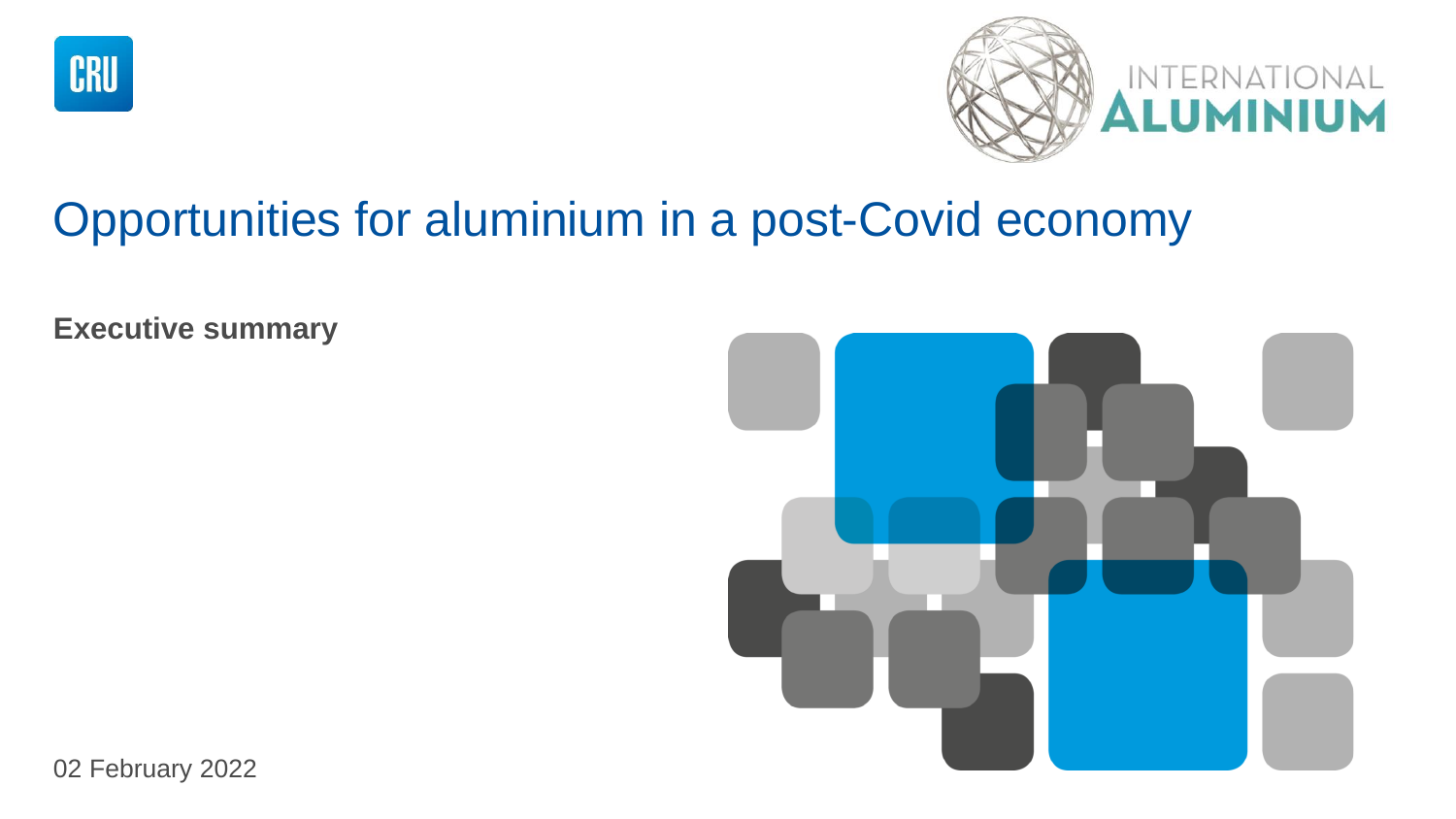#### Opportunities for aluminium in a post-Covid economy CRU

## Aluminium consumption in main regions and sectors



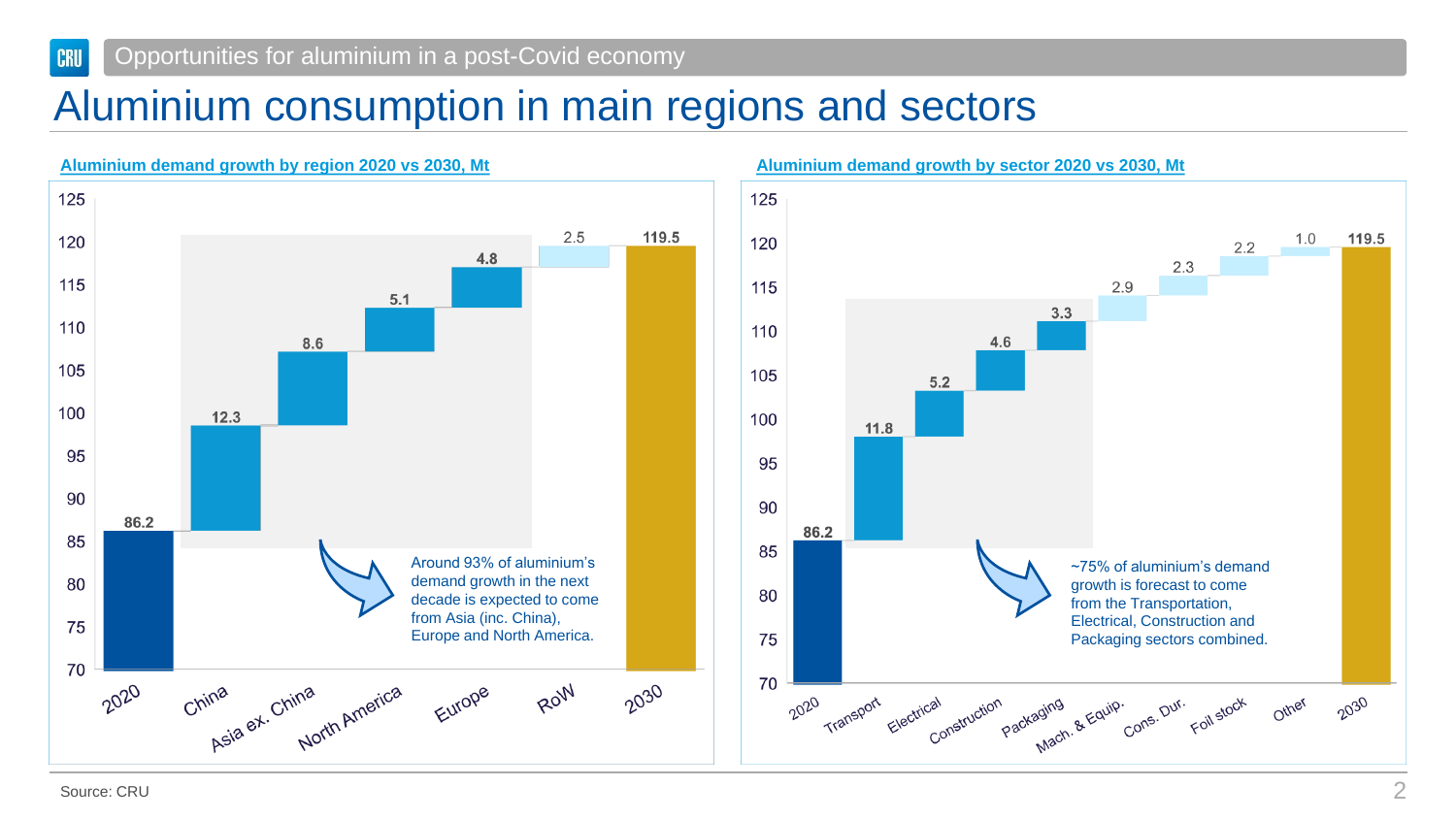### Main drivers of demand growth

#### **Transportation**



Decarbonization policies and the shift towards more aluminium intensive electric vehicles will have a positive impact in the metal's consumption coming from the Transportation sector. Although this shift is expected to take place worldwide, China will most likely lead this transformation.



### **Electrical**

The transition from traditional sources of power towards non-conventional renewable energy sources represents one of the most substantial opportunities for the aluminium industry in the coming years. This in linked not only to the fact that solar power is 25 times more aluminium-intensive than coal power plants, but also due to the consequent expansion of the power grid, which will increase the demand for conductor cables.



### **Packaging**

Driven mainly by the rise in popularity of canned drinks in North America, Europe, and China, the Packaging sector is experiencing a surge in demand of aluminium. This is fuelled by the emergence of new products as well as a strong consumer preference for environmentally-friendly packaging options.



### **Construction**

In contrast to other sectors, the Construction sector is not expected to be driven by ESG trends and decarbonization policies. Growth will continue to be driven by economic growth and population increases, coming mainly from developing regions in Asia ex. China.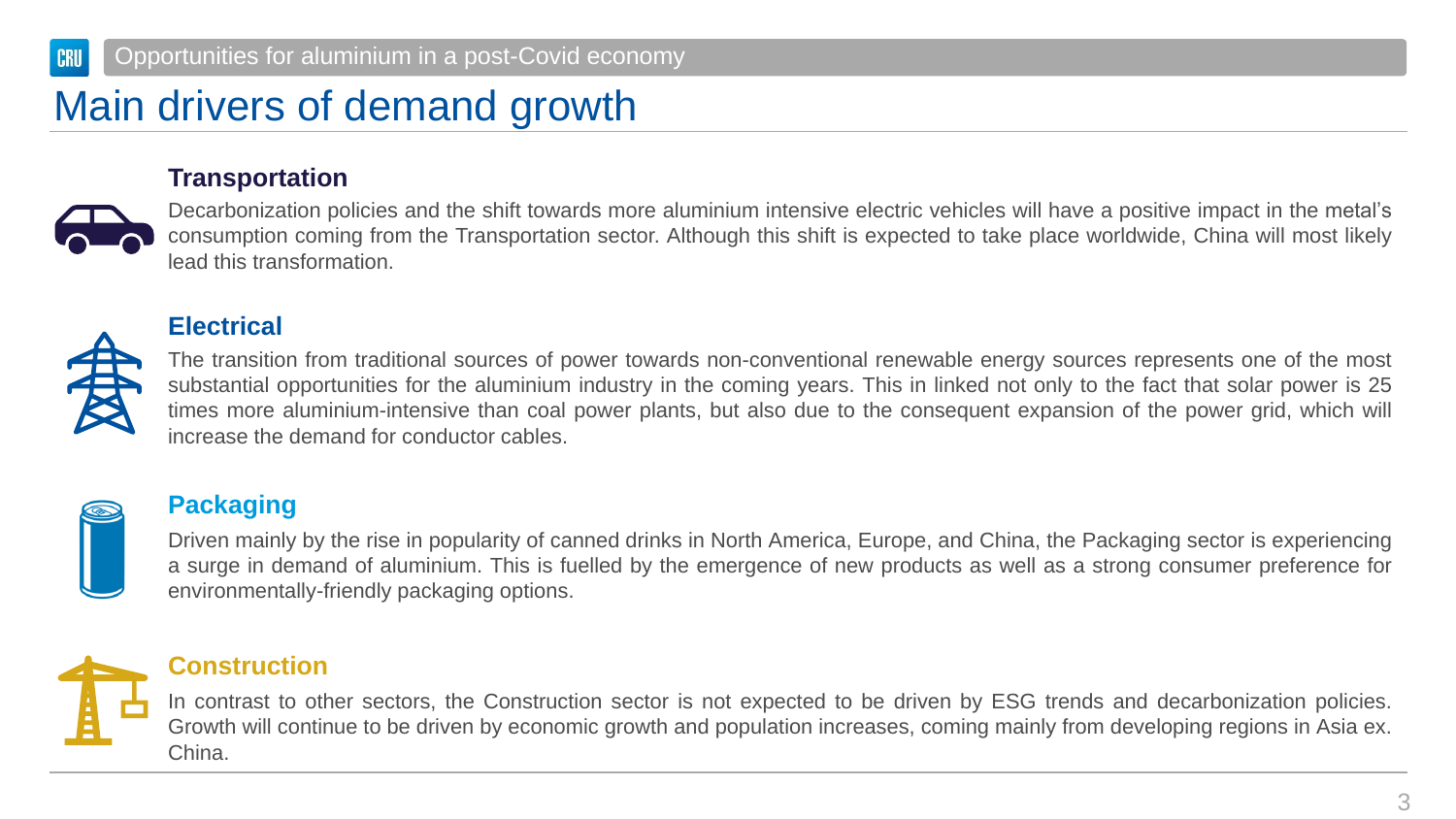## Transportation sector



- The transportation sector is expected to **grow by 11.8 Mt between 2020 and 2030**.
	- o Around 63% of the growth from this sector is expected to come from the adoption of electric vehicles, especially in regions like China, Europe and North America. CRU estimates that ~93% of the aluminium demand growth from EVs will come from these three regions combined.
	- o Aluminium plays a key role in the EV industry as electric powered vehicles **contain between 60 to 80 kg more aluminium per vehicle than those powered by internal combustion.**
	- o Both recyclability and light weight have positioned aluminium as the material of choice for the EV industry, although its **potential to substitute steel** still represents an opportunity for further growth.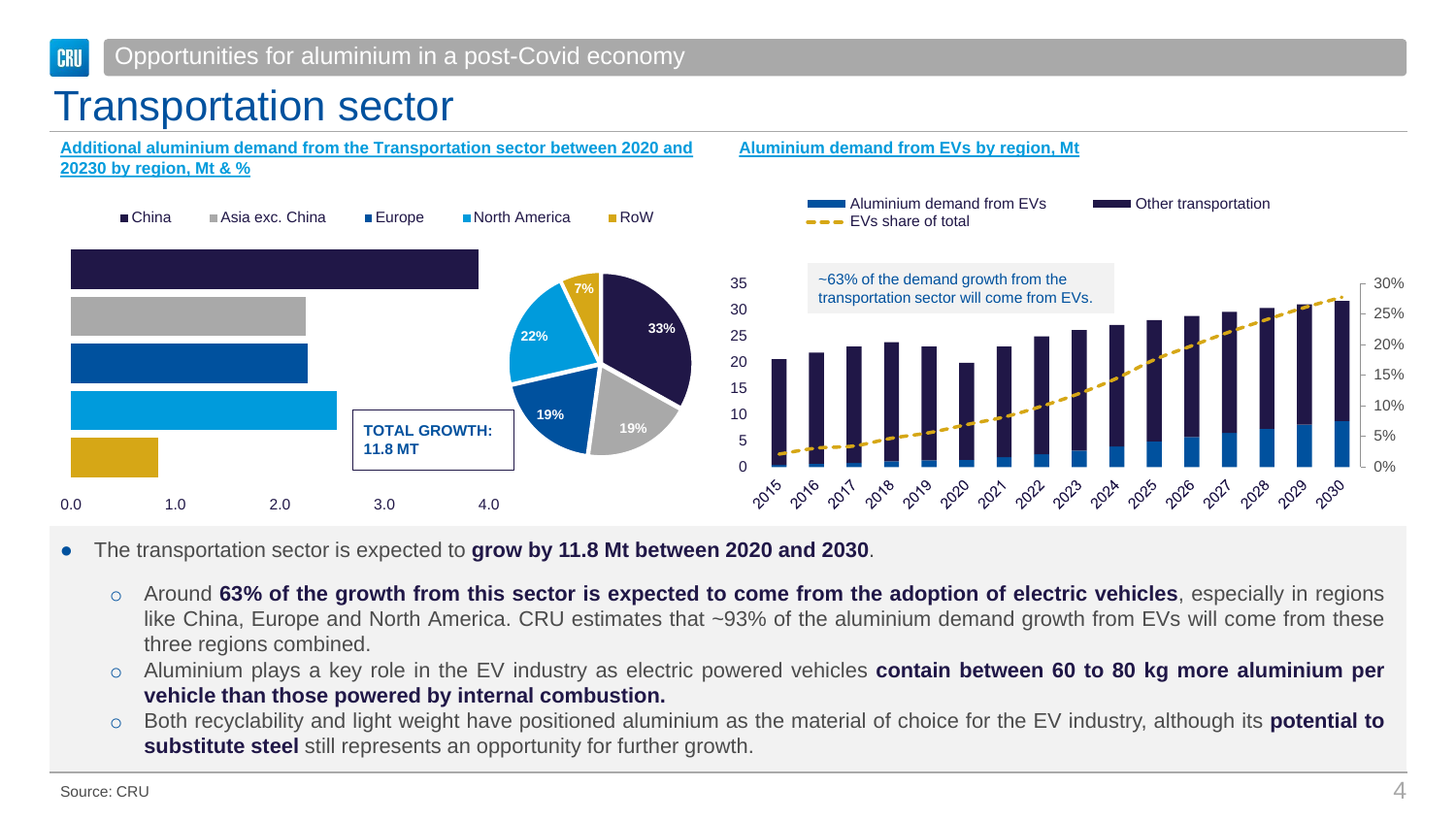### Electrical sector

**Additional aluminium demand from the Electrical sector between 2020 and 20230 by region, Mt & %**



#### **Aluminium demand from renewable energies by scenario, Mt**



● The electrical sector is expected to **grow by 5.2 Mt between 2020 and 2030:**

- o Around **70%** of the growth from this sector is expected to come **from the implementation of renewable energies**.
- o Additionally, ~**90%** of the aluminium demand coming from renewable energies will come **from solar projects**. This due to solar technologies being, on average, 4 times more aluminium intensive than wind technologies. Therefore, further penetration of solar power could substantially boost aluminium demand in the coming decade.
- o Moreover, the potential of aluminium to **substitute copper in electrical applications such as power distribution** represents one of the biggest opportunities for this industry, especially as copper prices remain high.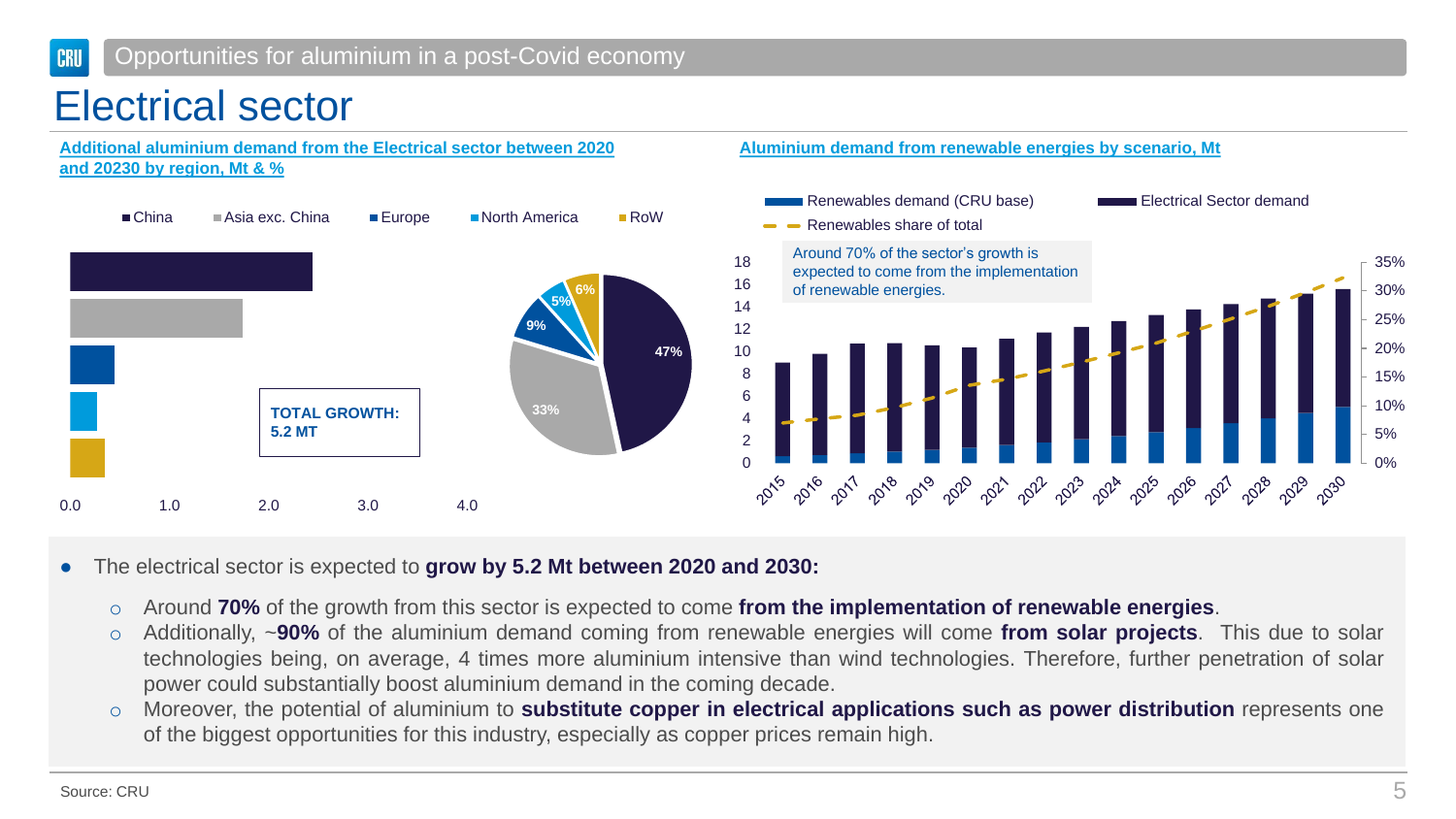## Packaging sector



- The packaging sector is expected to **grow by 3.3 Mt between 2020 and 2030:**
	- o Unlike the Transportation and Electrical sectors, The packaging sector will see **most of its growth coming from North America** with 26%, followed by China with 23%.
	- o The aluminium can industry will be the main driver of this sector's demand grow as **aluminum can consumption is expected to increase by ~60% by the end of this decade**.
	- o The implementation of EPR policies constitute an opportunity for aluminium to **substitute both plastic and glass**, due to the metal's potential for waste reduction trough **recyclability and lightweighting**.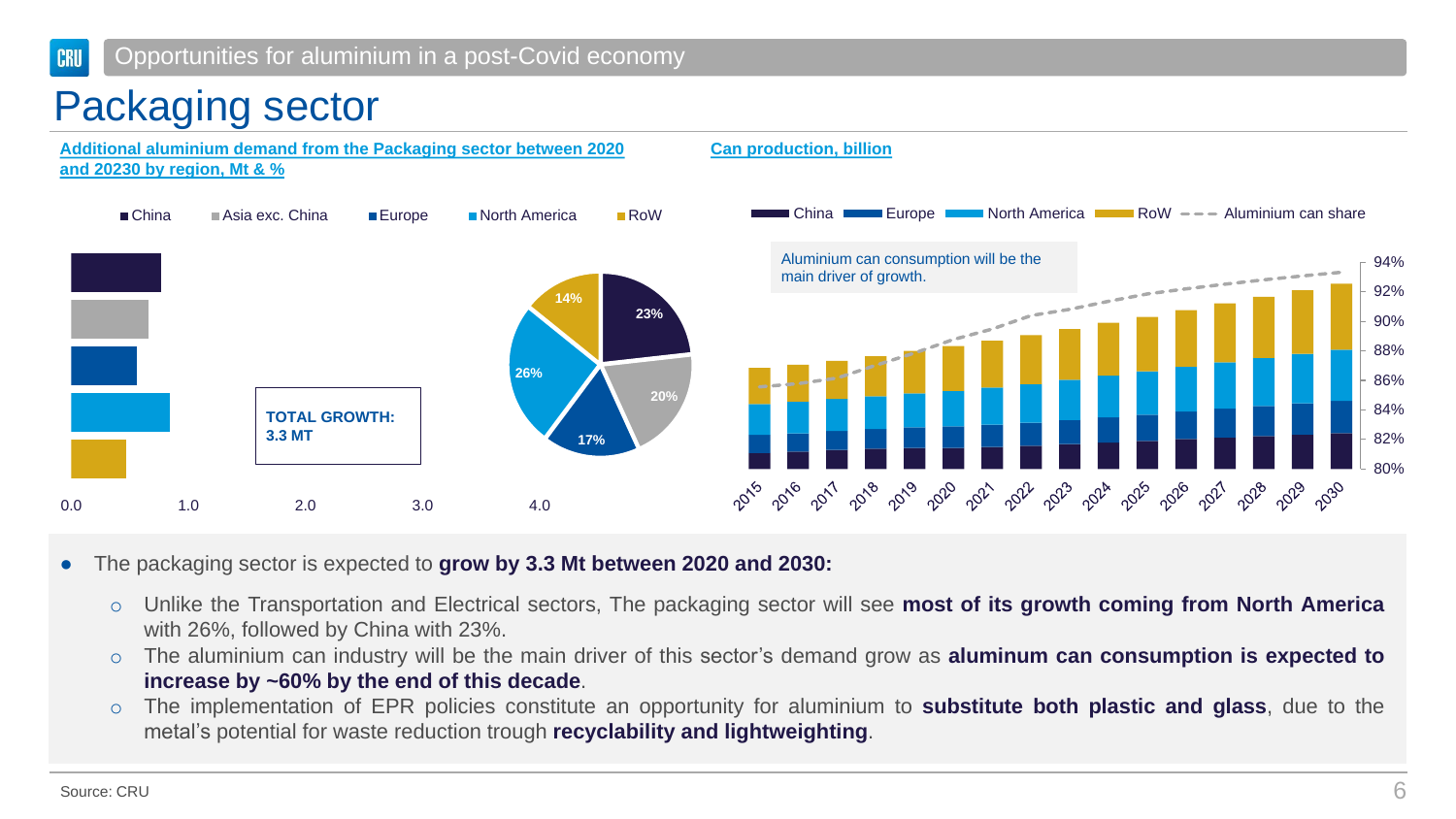## Construction sector



- The construction sector is expected to **grow by 4.6 Mt between 2020 and 2030:**
	- o Unlike the other three sectors presented, the **Construction sector is unlikely to be affected by ESG trends**, and most of its growth will come from developing regions, driven by urbanization and population growth.
	- o Due to this, **around 44% of the sector's growth will come from Asia ex. China**, followed by China with 20% and Europe and North America with 15% and 12%, respectively.
	- o The inclusion of **aluminium as a green construction material in building codes**, as well as the incorporation of sustainable solutions for such as **solar shading technologies and solar power**, still represent an opportunity of growth within this sector.